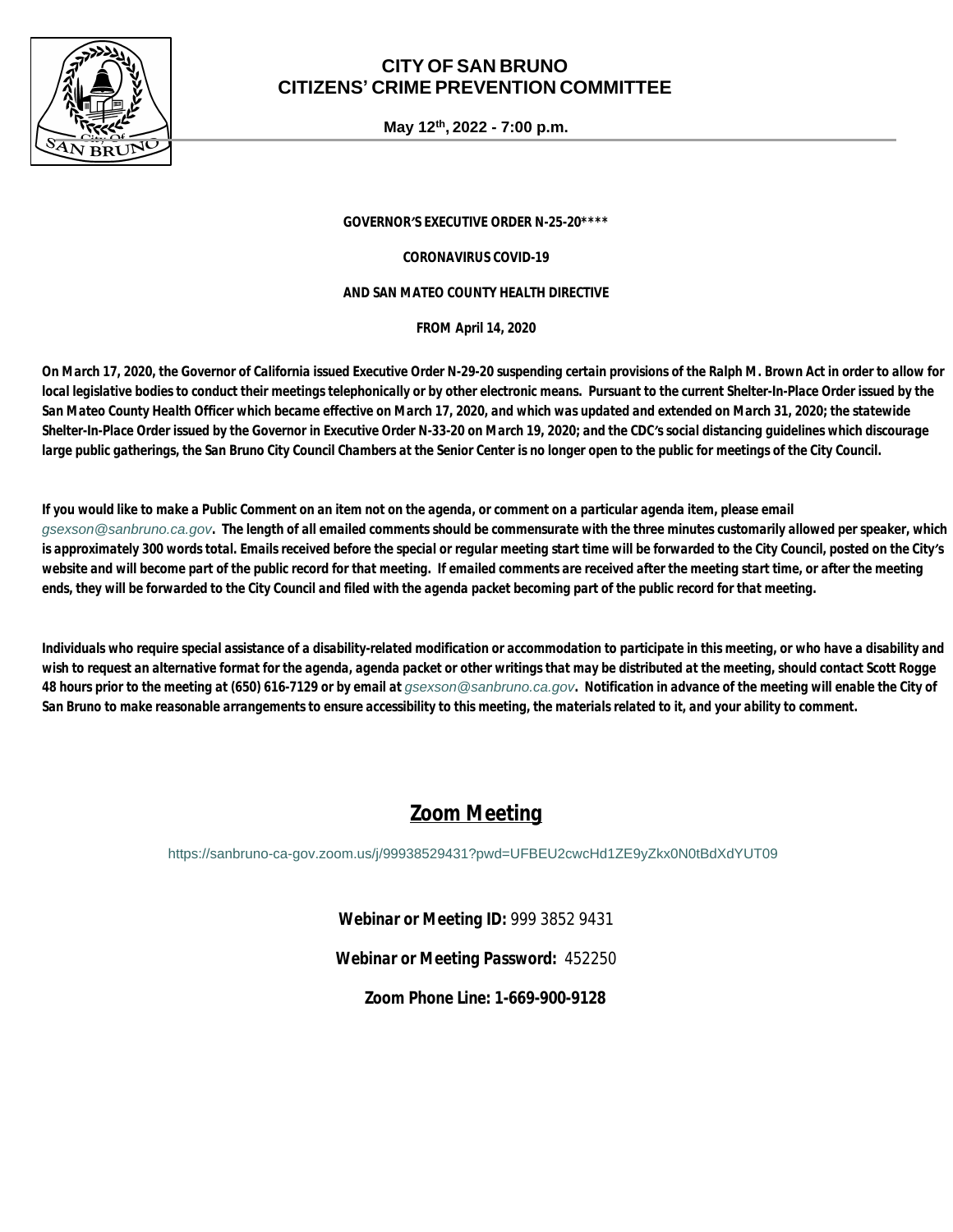

### **CITY OF SAN BRUNO CITIZENS CRIME PREVENTION COMMITTEE**

# **AGENDA**

## **Citizen Crime Prevention Meeting**

## **May 12th, 2022 - 7:00 p.m.**

#### **1. Call to Order**:

**NOTE:** This meeting will be taped, which will be kept at least 30 days after the minutes for this meeting have been approved.

**NOTE:** Due to Covid-19 this meeting will be conducted using ZOOM. Info on how the public can participate is listed above.

#### **2. Attendance:** (quorum = 4)

● **ROLL CALL:** Robert Riechel, Deanna Robinson, Peter Carey, Linda Boscono, Rhonda Boone, Rich Wong, Chad Keele

#### **3. Approval of Minutes:**

● **Action:** Vote on approving April meeting minutes.

#### **4. Public Comment on items not on the agenda**

**Note:** The State's Brown Act prohibits discussing or acting upon any matter not on the agenda pursuant to State Law. It is the Committee's policy to refer matters raised in this forum to committee member(s) or the SBPD for review and/or action where appropriate or to place the item on an agenda for a future meeting.

- **5. Presentations:**
- **6. Communications & Announcements**:
- **7. Staff Reports (SBPD Officer Sexson)**:

#### **8. Committee Business:**

#### **8.1. Follow-up on open items from last meeting**

- **●** Pickup of hardcopy materials from Deanna
- City Council support
- Letter to USPS
- NHW Signs in Crestmoor neighborhood

#### **8.2. Neighborhood Watch Communities**

- Public Comments:
	- **o** Neighborhood Watch Block Captain updates
	- **Current NHW Groups** 
		- **o** 12 groups active